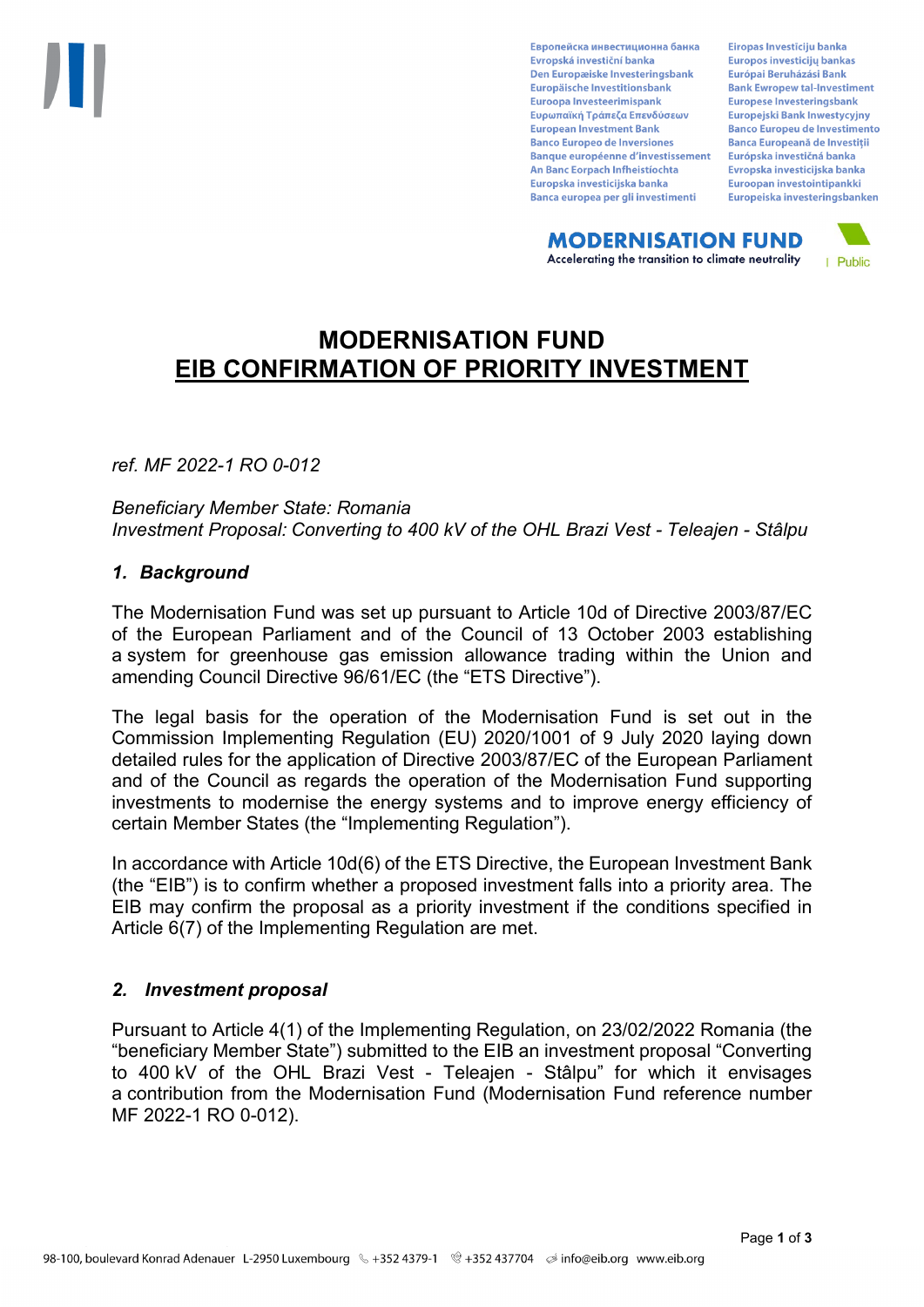

The investment concerns the conversion to 400 kV of the existing Brazi – Vest – Teleajen – Stâlpu overhead line in order to create a new 400 kV corridor connecting Dobrogea to Bucharest city.

The beneficiary Member State has requested funding of EUR 51 067 426 for a disbursement under the proposed project.

The main objective of the investment is to reinforce the national transmission system in order to improve the security of supply and network stability as well as to support to the integration of wind and nuclear energy in the Moldova and Dobrogea regions.

The project is included in the list of key electricity transmission infrastructure projects of the National Energy and Climate Plan (NECP) for Romania.

### *3. Compliance with the conditions for priority investment*

- a) The beneficiary Member State has demonstrated that the investment complies with the requirements laid down in Article 10d(1) of the ETS Directive as it supports the modernisation of the energy system and it is in line with the objectives and measures set out in its NECP.
- b) According to the information provided by the beneficiary Member State and pursuant to Article 10d(2) Directive 2003/87/EC, the investment is considered as a priority investment as it falls under the priority area "modernisation of energy networks".
- c) The beneficiary Member State has sufficient funds available for the requested disbursement according to the statement of the available funds referred to in Article 5(1) of the Implementing Regulation and after deduction of any amounts to be disbursed for investments already confirmed in accordance with Article 6(9) of the Implementing Regulation.
- d) The beneficiary Member State has provided evidence that the investment proposal does not constitute State aid within the meaning of Article 107(1) of the Treaty on the Functioning of the European Union.
- e) The beneficiary Member State has confirmed in writing that the investment complies with any other applicable requirements of Union and national law.
- f) According to the information provided by the beneficiary Member State, the amounts requested from the Modernisation Fund are not intended to cover the same costs of the investment as those financed by another Union or national instrument.